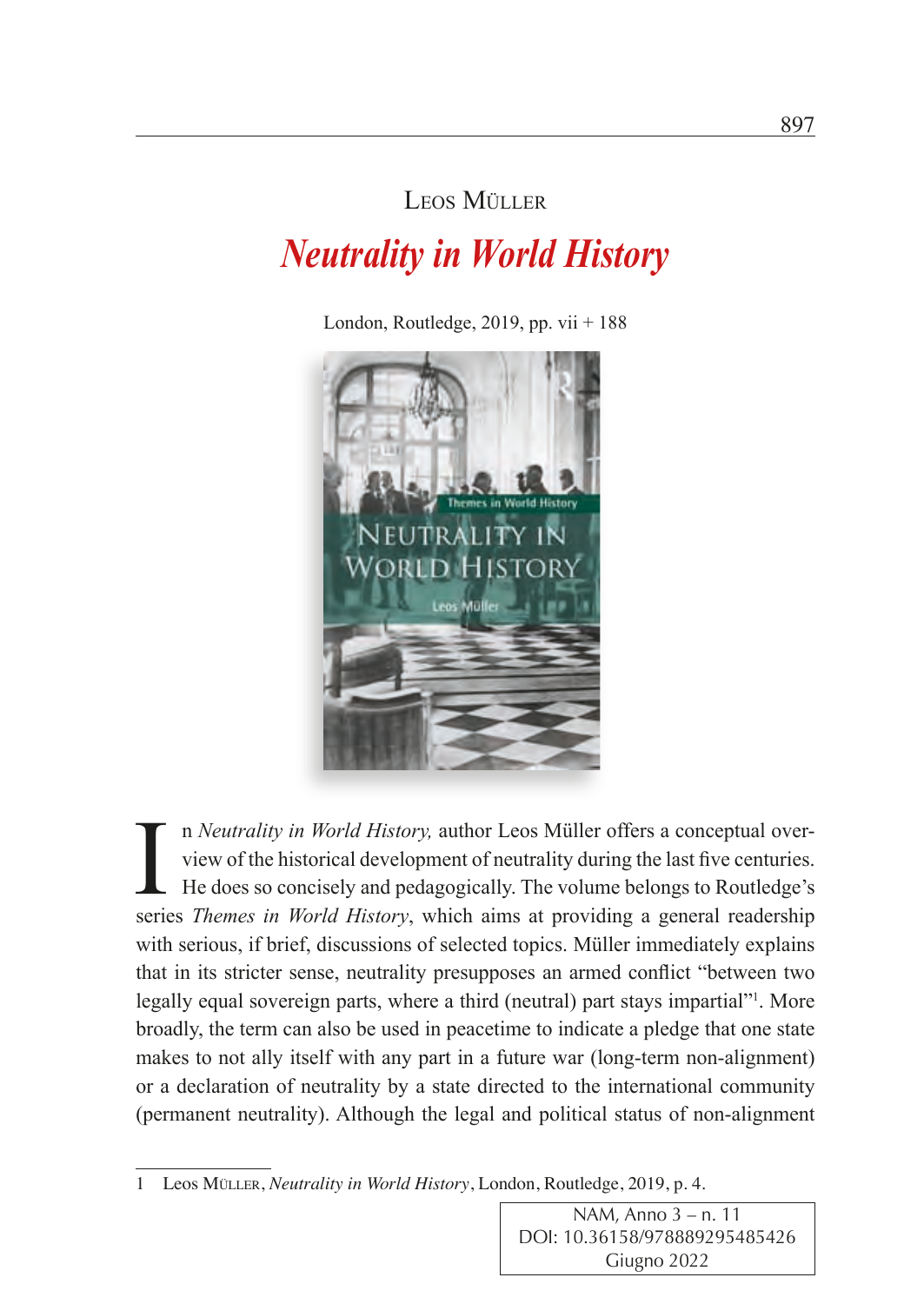or declarations of permanent neutrality varies, in principle, they all imply that the state concerned will stay neutral in an upcoming military conflict.

Within this broad understanding of neutrality, the author identifies three interrelated dimensions of neutrality relevant to his analysis: legal, economic, and foreign policy oriented<sup>2</sup>. Therefore, the book adopts a broad approach, combining global history, maritime history, international relations, and international law. The same applies from a temporal and geographical perspective. However, the focus lies unequivocally on the European continent and its neutrals, which the author considers through the lens of the "Westphalian state system", based on the sovereignty and equality between states<sup>3</sup>. Only in the final chapter extra European/American forms of "neutrality" are given some space, especially regarding the creation of the nonaligned movement in the context of the Cold War (pp. 153-159).

A brief introduction explains the author's aims and angles of analysis (pp. 1-17). Chapter 2 conventionally situates the 'birth of maritime neutrality' in the Early Modern Age, following the demise of the medieval just war doctrine and the exploration of the world oceans with their new trading routes (*Birth of Maritime Neutrality: 1500–1650*, pp. 18-42). Chapter 3 considers the coming to maturity of neutrality in doctrine and state practice during the seventeenth and eighteenth centuries, which were marked by recurrent naval conflicts. The author focuses on maritime neutrality, arguing that territorial neutrality was far less and successful in practice until the end of the French Revolutionary and Napoleonic Wars. Chapter 4 addresses the widespread practice and legal codification of neutrality in nineteenth-century European international relations (Chapter 4: *The Golden Age of Neutrality: 1814–1914*, pp. 84-123). Chapter 5 addresses the existential challenges faced by neutral policies in the total war context imposed by the two world conflicts, focusing on the Swedish and Swiss experiences. Then, it outlines

<sup>2</sup> Ibid., p. 165.

<sup>3</sup> Ibid., p. 7. The "Westphalian Myth" has been thoroughly questioned in recent decades, notably among historians of international law and international relations. See, for instance, Andreas Osiander, «Sovereignty, International Relations, and the Westphalian Myth», *International Organization*, 55, 2, 2001, pp. 251–287; Stephane Beaulac, «The Westphalian Model in Defining International Law: Challenging the Myth», *Australian Journal of Legal History*, 8, 2004, pp. 181-213. For a list of references on the issue, see Randall LESAFFER, *International Law and its History: Story of an Unrequited Love, Histories*, in Matthew Craven, Malgosia Fitzmaurice & Maria Vogiatzi (Eds.), *Time, History and International Law*, Leiden, Brill, 2007, p. 39.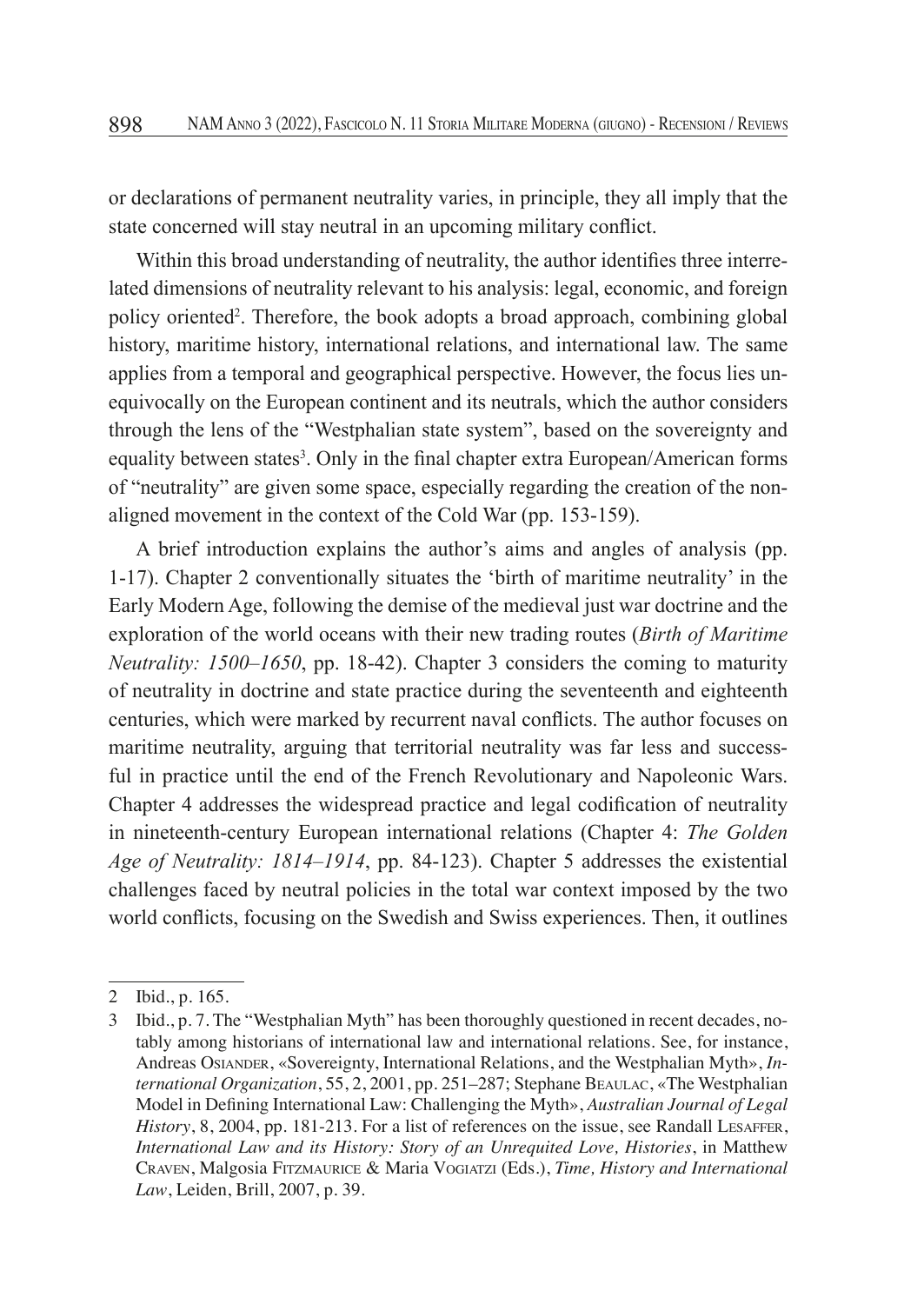the developments from the creation of the UN to our times (*Neutrality in Trouble: 1914–2016*, pp. 124-164). Lastly, the author provides some brief concluding remarks (pp. 164-165). The author, Leos Müller, is Professor of History and Head of the Centre for Maritime Studies at Stockholm University in Sweden. He has published widely on early modern maritime history, focusing primarily on Scandinavian history in a global perspective. His background profitably influences the volume's focus on the "maritime dimension" of neutrality in the Early Modern Age, which he conceives as the formative period of the modern understanding of neutrality. Throughout the book Müller highlights neutrality's intimate connection with the sea, arguing that "most of the tangible history of neutrality between 1500 and 1800 actually concerns maritime neutrality"4 .

Furthermore, the author argues that states that upheld neutrality for significant periods of their history, such as Switzerland, Denmark-Norway, Sweden, and Belgium, have played a significant historical role in many ways. First, their policies provided "an alternative to the early modern warlike and unpredictable aspects of international relations", and an important factor of stability in Europe. Second, they advocated a free trade paradigm, becoming key global centres of trade and finance. Neutral trade usually reduced the damaging economic impact of warfare. Third, neutrality played a role in the rise of internationalism, humanitarianism, and the peace movement. Thus, it contributed to the foundations of the twentieth-century international organisations such as the League of Nations and the United Nations<sup>5</sup>.

Undoubtedly, in countries like Sweden, Switzerland and Austria, neutrality is still perceived as "a predominantly favourable national characteristic, still enjoying strong public support. And it is perceived, too, as a unique characteristic, setting them apart from other nations<sup>36</sup>. In other words, although throughout history, neutrality has often been criticised as unrealistic, based on realist arguments of the Melian type, or immoral, for instance regarding Swedish and Swiss posture during World War Two<sup>7</sup>, neutral policies have often, albeit far from always, guaranteed peace and economic prosperity to the countries that chose them. Focusing on the role of smaller neutral countries, *Neutrality in World History* offers an al-

6 Ibid., p. 165.

<sup>4</sup> Ibid., p. 8.

<sup>5</sup> Ibid., pp. 2-3.

<sup>7</sup> Ibid., pp. 10-11, 135-144.